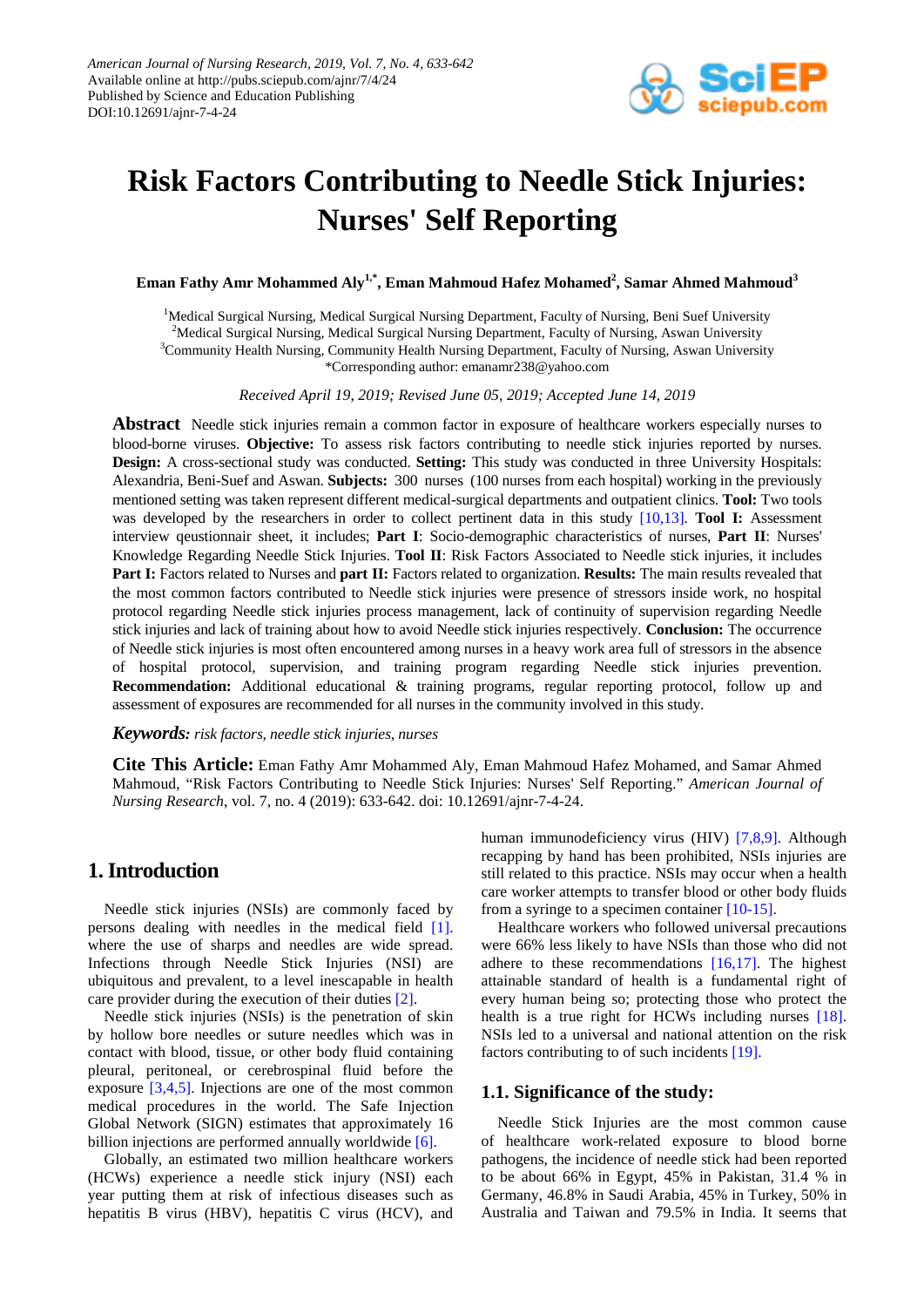these injuries are more prevalent in developing countries [\[19\].](#page-8-8)

In Egypt, unsafe behaviors among HCWs place Egypt at risk of a broader epidemic. These data suggest that HCWs in Egypt who are regularly in contact with the blood and body fluids of patients are at considerable risk to be infected [\[20\].](#page-8-9) It was estimated that 24,004 hepatitis C virus and 8617 hepatitis B virus infections occur each year in Egypt as a result of occupational exposure in the health care environment [\[21\].](#page-8-10) It is worth mentioning that nurses represent 65% of the total health care worker in Egypt [\[22\].](#page-8-11)

So, this study focuses on nurses in north, central and upper Egypt to estimate risk factors that contributing to the exposure of needle stick injuries between nurses through nurses reporting.

# **2. Aim of the Study**

Assess risk factors contributing to needle stick injuries that reported by nurses.

## **2.1. Research Question**

What are the risk factors contributing to Needle stick Injuries that reported by nurses?

# **3. Materials and Method**

## **3.1. Materials**

#### **3.1.1. Research Design**

A cross-sectional study design was utilized to conduct this study.

#### **3.1.2. Setting of the Study**

The study was conducted in three hospitals which are: the Main University Hospital of Alexandria, the University Hospital of Beni-Suef, and the University Hospital of Aswan.

The study was conducted in medical  $&$  surgical departments and outpatient clinics of the previously mentioned hospitals in addition to hemodialysis departments. **Medical** departments: dermatology, Cardiology, Gastroenterology, Hepatology, Endocrinology, and Nephrology, **Surgical** departments: ENT units, hematemesis, cardiothoracic surgery, urology surgery, neurosurgery, and oncology surgery. These settings are thought to be representative for medical surgical and community nurses' specialties.

#### **3.1.3. Subjects of the Study**

The study subjects comprised 300 staff nurses who are working in the previously mentioned setting; 100 nurse in each hospital; from both sexes and with different education level, represent the study sample. The researchers tries to unify sample size from each hospital to ease the comparison between them.

## **3.1.4. Tools**

Two tools was developed by the researchers after reviewing the recent related literatures [\[10,13\]](#page-8-0) to determine risk factors contributing to needle stick injuries for nurses in the previously mentioned setting.

Tool I: Assessment interview questionnaire sheet; It comprised two parts.

Part I: Nurses' Sociodemographic Data; this part consists of seven items which include the following: code number, gender, age, marital status, academic qualification, years of experience and working department.

Part II: Nurses' Knowledge Regarding Needle Stick Injuries (NSIs); This part is subdivided into three sections:

**Section one:** *General Nurses' Knowledge Regarding (NSIs)***.** This section consists of 26 items which include questions related to general knowledge about incidence of NSIs of nurses such as; NSIs exposure, time of NSIs occurrence, exposure shift, procedures leading to NSIs, reasons for not reporting NSIs.

**Section two:** *Specific Nurses' Knowledge Regarding (NSIs).*

This section consists of 14 items which include specific knowledge about incidence of NSIs of nurses such as; definition of NSIs, needle recapping or bent, dispose the sharps container, action following to NSIs exposure.

**Section three:** The Scoring system for nurses specific knowledge regarding NSIs had two responses, 'correct' response was given the score of "ONE" and 'incorrect' response was given the score of "ZERO". Based upon scoring system utilized, the knowledge level was categorized as follows: satisfactory level is  $\geq 70\%$  and unsatisfactory level was <70%.

Tool II: Risk Factors Associated to NSIs: It comprised two parts:

Part I: Factors related to Nurses that include; Lack of nurses' knowledge regarding NSIs safety precautions, Lack of time, Improper time management during shift, Negligence and carelessness regarding NSIs safety measures, Emotionally distress during working shift, Improper use of sharp instrument before and after used it, Overcrowded work field around here during application of patient care, Ignorance by using new technology that can minimize needle stick injury.

Part II: Factors related to Organization that include; No hospital protocol regarding NSIs process management, Shortage of the staff, Lack of basic supplies, Lack of training about how to avoid NSIs, Lack of continuity of supervision regarding NSIs, Presence of stressors inside work, Defect in arrangement new technology in hospital stock as self-retracting needle.

## **3.2. Method**

- An official approval was obtained from administrative authorities to carry out the study after explanation of the purpose of the study.
- One tool was developed by the researchers based on extensive review of the relevant literature to determine risk factors contributing to needle stick injuries for nurses.
- Validity: Tools were tested for content related validity by seven experts (jury) in the related field two prof from medical department, two prof from surgical department, two from medical surgical nursing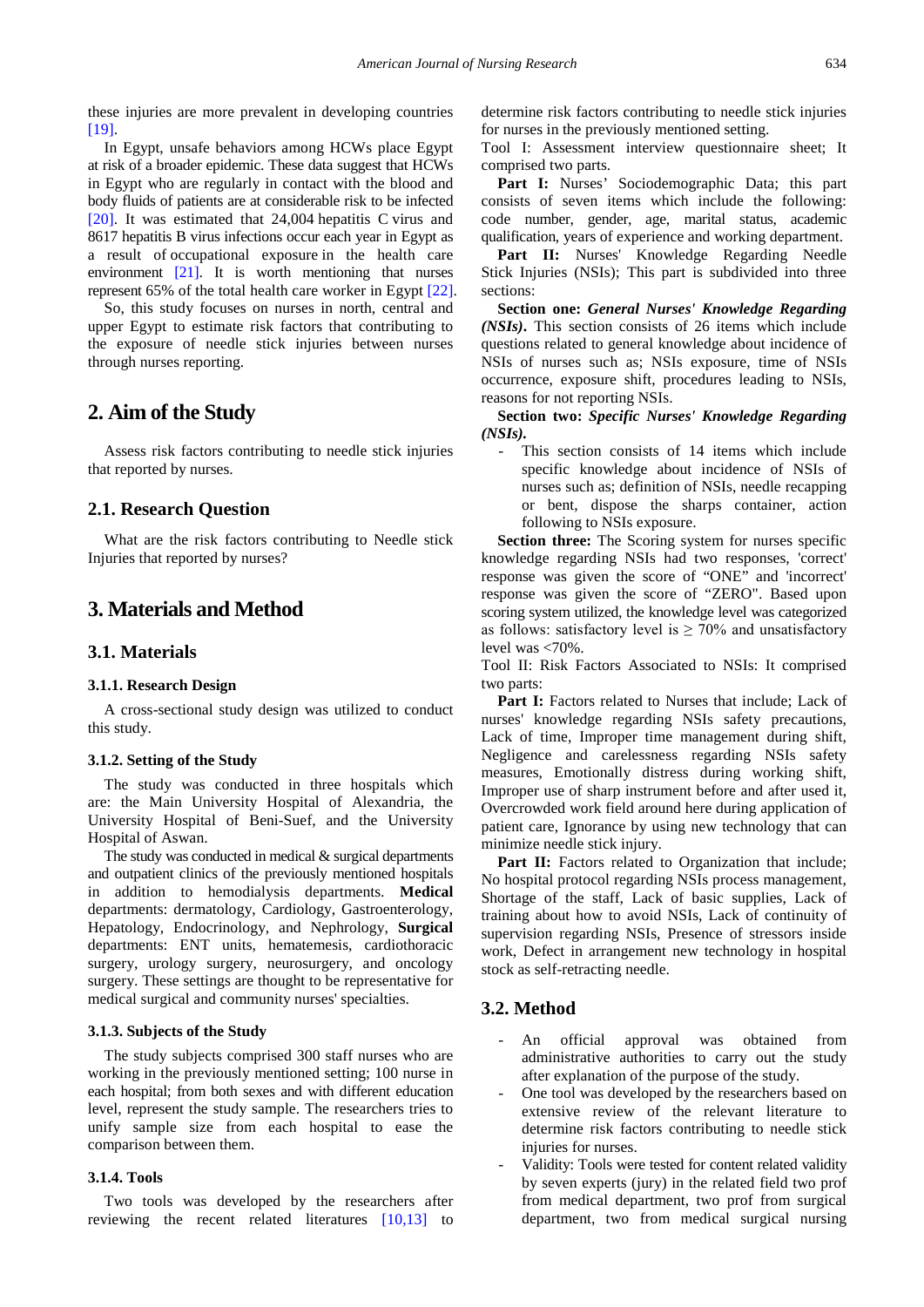department and one from community nursing department.

- Reliability of the developed tool was estimated using the Cronbach's Alpha test, to measure the internal consistency of tools  $r = (0.70)$ .
- A pilot study was carried out on 10% of the study subjects to test applicability and feasibility of the developed tool, necessary modifications was done. Data obtained was excluded from the actual study.
- Data collection was taken from  $1/8/2017$  to 31/7/2018 it was extended for period of 12 months.
- The collected data was analyzed to identify risk factors contributing to needle stick injuries among nurses in the medical-surgical departments and outpatient clinics.

### **3.2.1. Ethical Considerations**

- Written informed consent was obtained from nurses after explanation of the aim of the study.
- Privacy and confidentiality are assured to the study subjects.
- Nurses were informed that their participation is voluntary and they have the right to be withdrawn from the study with a full respect.

#### **3.2.2. Statistical Analysis [\[23,24\]](#page-8-12)**

Data were fed to the computer and analyzed using IBM SPSS software package version 20.0*.* Quantitative data were described using number and percent. Significance of the obtained results was judged at the 5% level. *The observed differences and associations were considered as the following:*

| • Significant $(S)$      | $p \le 0.05$ |
|--------------------------|--------------|
| • Highly Significant     | P < 0.001    |
| • Non-significant $(NS)$ | p > 0.05     |
| The used tests were:     |              |

Chi-square test: To compare between different groups Fisher's Exact or Monte Carlo correction: Correction for chi-square when more than 20% of the cells have expected count less than 5.

<span id="page-2-0"></span>Regression: Binary Logistic Regression was assessed to

detect the most independent/ affecting; factor, cause and reason for not reporting regarding to NSIs.

## **Graphical presentations:**

The given graphs were constructed using Microsoft excel software.

# **4. Results**

According to [Figure 1;](#page-2-0) Illustrated numbers of Nurses that Exposed to NSIs in Alex, Aswan and Beni-Suef, which revealed that 67.0% of all nurses from three hospitals had exposed to needle stick injuries, 20.0% of them had 3 pricks and 14.0% of the studied subject had 5-10 prick in all occupational period while 33.0% of them mentioned for not espoused to NSIs.

[Figure 2](#page-3-0) found that Aswan University Hospital had the a higher rate 76.0% & 70.0% regarding nurses that exposed to NSIs and also they reported there was no training program they taken before about NSIs prevention respectively.

As regard to the nurses knowledge about the absence of hospital NSIs protocol, the same figure showed that Beni-Suef University Hospital nurses had the higher rate among the other hospitals nurses, 53.0% said there was no protocol, while Alex University Hospital nurses 42.0% said they didn't know if there was NSIs protocol or no.

[Figure 3](#page-3-1) illustrated that 86.0% from nurses that exposed to NSIs did not report injuries, 37.81% of them not reported because they didn't know the process for reporting, while 21.89% of the nurses think there was no importance for reporting, in addition to 15.42%, 13.93% and 9.45% refer the reason for not reporting to injury done by sterile needle, they didn't had enough time for reporting and finally may be the fear of blaming others respectively.

[Figure 4:](#page-4-0) Portrays that 50.0% & 35.0% from Aswan & Alex University Hospital Nurses said the most common procedure that can cause NSIs was intravenous injection respectively and 30.0% & 28.0% from Alex & Beni-Suef University Hospital Nurses reported to for shunt needle removal after dialysis respectively.



**Figure 1.** Distribution of Nurses According to Numbers of their Exposure to NSIs [*Exposed to NSIs* = 201 & non Exposed to NSIs = 99]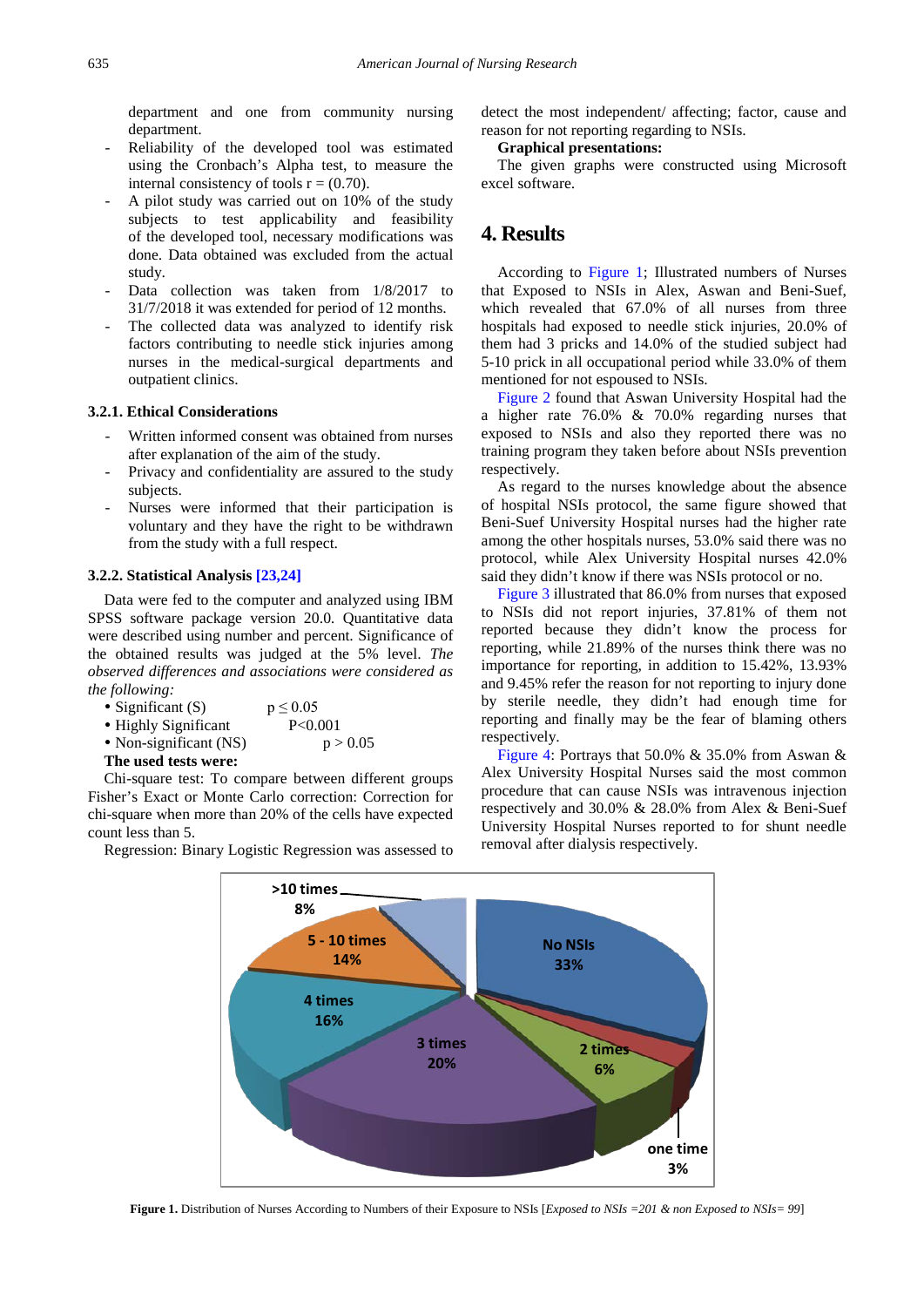<span id="page-3-0"></span>

Figure 2. Distribution of Nurses According to their Knowledge Regarding their Exposure to NSIs, Hospital Protocol, Reporting Process and Training program to NSIs [no. 100 Nurse from Each Hospital]

<span id="page-3-1"></span>

Figure 3. Distribution of Nurses According to their Knowledge Regarding their NSIs Reporting and Causes of not Reporting to NSIs [no. 201 Nurse Exposed to NSIs]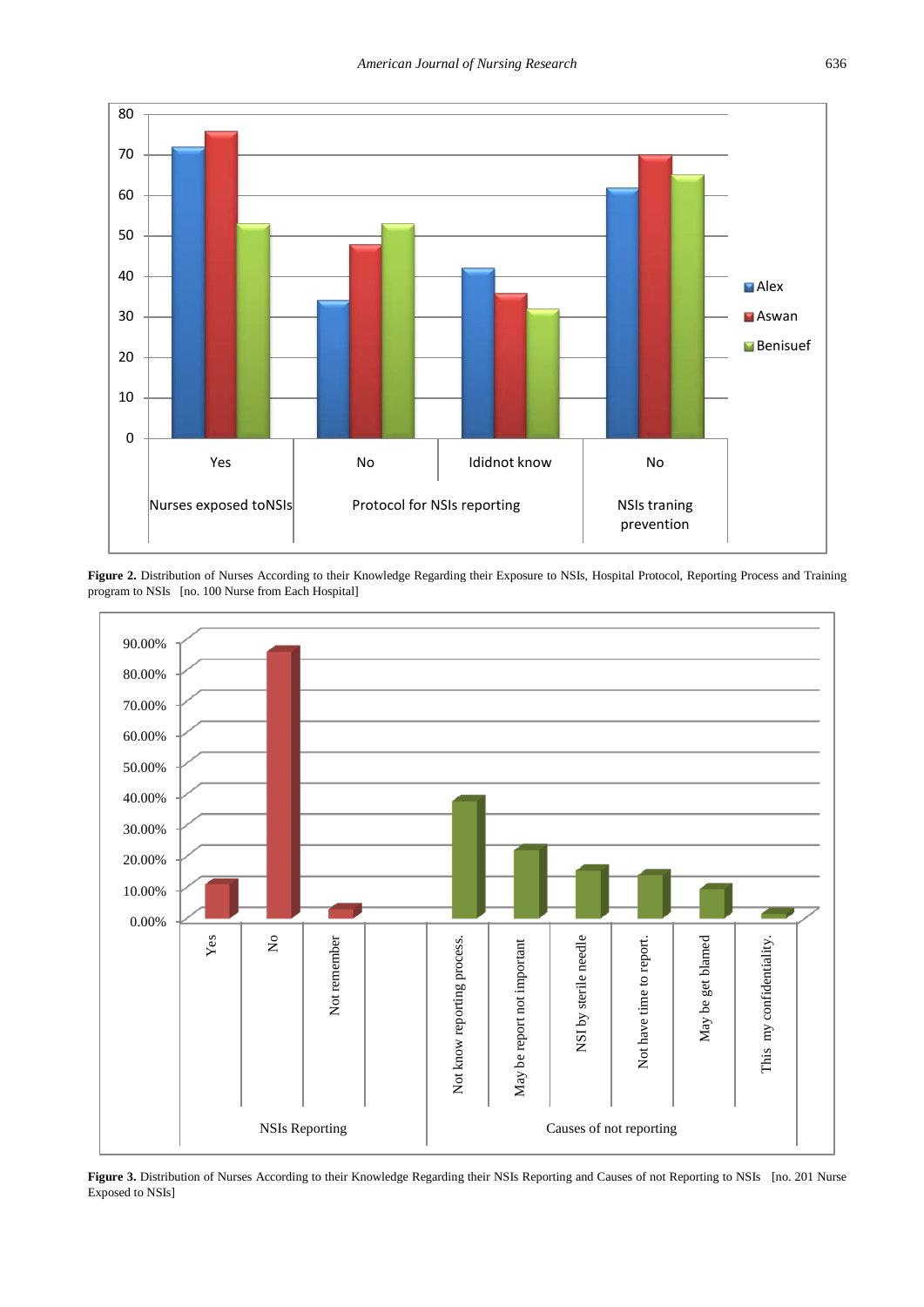<span id="page-4-0"></span>

Figure 4. Distribution of Nurses According to their General Knowledge Regarding to procedures that can lead to NSIs and when it can exactly occur [no. 100 nurse from each hospital]

<span id="page-4-1"></span>

 $\chi^2$ : Chi square test, \*\* Highly statistically significant at  $p \le 0.001$ p: p value for association between NSIs exposure with total specific knowledge score

**Figure 5.** Relation between NSIs Exposure and Total Specific Knowledge Score Regarding NSIs [exposed to NSIs =201 & non exposed to NSIs= 99]

As regard to time of Needle Stick Injuries can exactly occur, the same figure showed that; 50.0%, 41.0% and 34.0% from Alex, Aswan and Beni-Suef University Hospital Nurses reported NSIs occur during needle recapping respectively.

[Figure 5:](#page-4-1) Reflected that there was a highly statistical significant relationship between NSIs exposure and specific knowledge score regarding NSIs at P-Value  $\leq$ 0.001.

**Table 1. Relation between Socio Demographic Data and Exposure to Needle Stick Injury [exposed to NSIs =201 & non exposed to NSIs= 99]**

<span id="page-4-2"></span>

|                            | <b>Exposure</b> |               |                |                |               |                       |  |
|----------------------------|-----------------|---------------|----------------|----------------|---------------|-----------------------|--|
|                            | Yes             |               | No.            |                | $\chi^2$      | p                     |  |
|                            | $(n = 201)$     |               | $(n = 99)$     |                | $\frac{0}{0}$ |                       |  |
|                            | No.             | $\frac{6}{9}$ | No.            | $\frac{6}{10}$ |               |                       |  |
| <b>Department</b>          |                 |               |                |                |               |                       |  |
| Chest                      | 44              | 21.9          | 8              | 8.1            |               |                       |  |
| Dialysis                   | 91              | 45.3          | 34             | 34.3           |               |                       |  |
| Surgical                   | 14              | 7.0           | 39             | 39.4           |               |                       |  |
| Operating room             | $\Omega$        | 0.0           | $\Omega$       | 0.0            | 55.846*       | ${<}0.001$ **         |  |
| Hematemesis                | 19              | 9.5           | $\overline{7}$ | 7.1            |               |                       |  |
| Dermatology                | $\overline{c}$  | 1.0           | $\overline{4}$ | 4.0            |               |                       |  |
| Pediatric                  | 31              | 15.4          | 7              | 7.1            |               |                       |  |
| Age                        |                 |               |                |                |               |                       |  |
| $<$ 25 y                   | 83              | 41.3          | 20             | 20.2           |               |                       |  |
| 25 < 30y                   | 44              | 21.9          | 26             | 26.3           | $13.518^*$    | $\textbf{0.001}^{**}$ |  |
| $\geq 30$                  | 74              | 36.8          | 53             | 53.5           |               |                       |  |
| <b>Years of Experience</b> |                 |               |                |                |               |                       |  |
| $<$ 5 y                    | 106             | 52.7          | 32             | 32.3           |               |                       |  |
| $6-10y$                    | 21              | 10.4          | 8              | 8.1            | 14.452*       | $0.002$ <sup>*</sup>  |  |
| $11-15y$                   | 22              | 10.9          | 20             | 20.2           |               |                       |  |
| >15y                       | 52              | 25.9          | 39             | 39.4           |               |                       |  |

χ**2 : Chi square test** MC: **Monte Carlo p: p value** for association between sustained a needle stick injury during the last 12 months with Socio demographic\*: **Statistically significant** at  $p \le 0.05$ , \*\* highly **statistically significant** at p ≤ 0.001

[Table 1:](#page-4-2) Clarifies that there was a highly statistically significant relationship between department & age of studied nurses and exposure to NSI while there was statistically significant relationship between years of experience and exposure to NSI.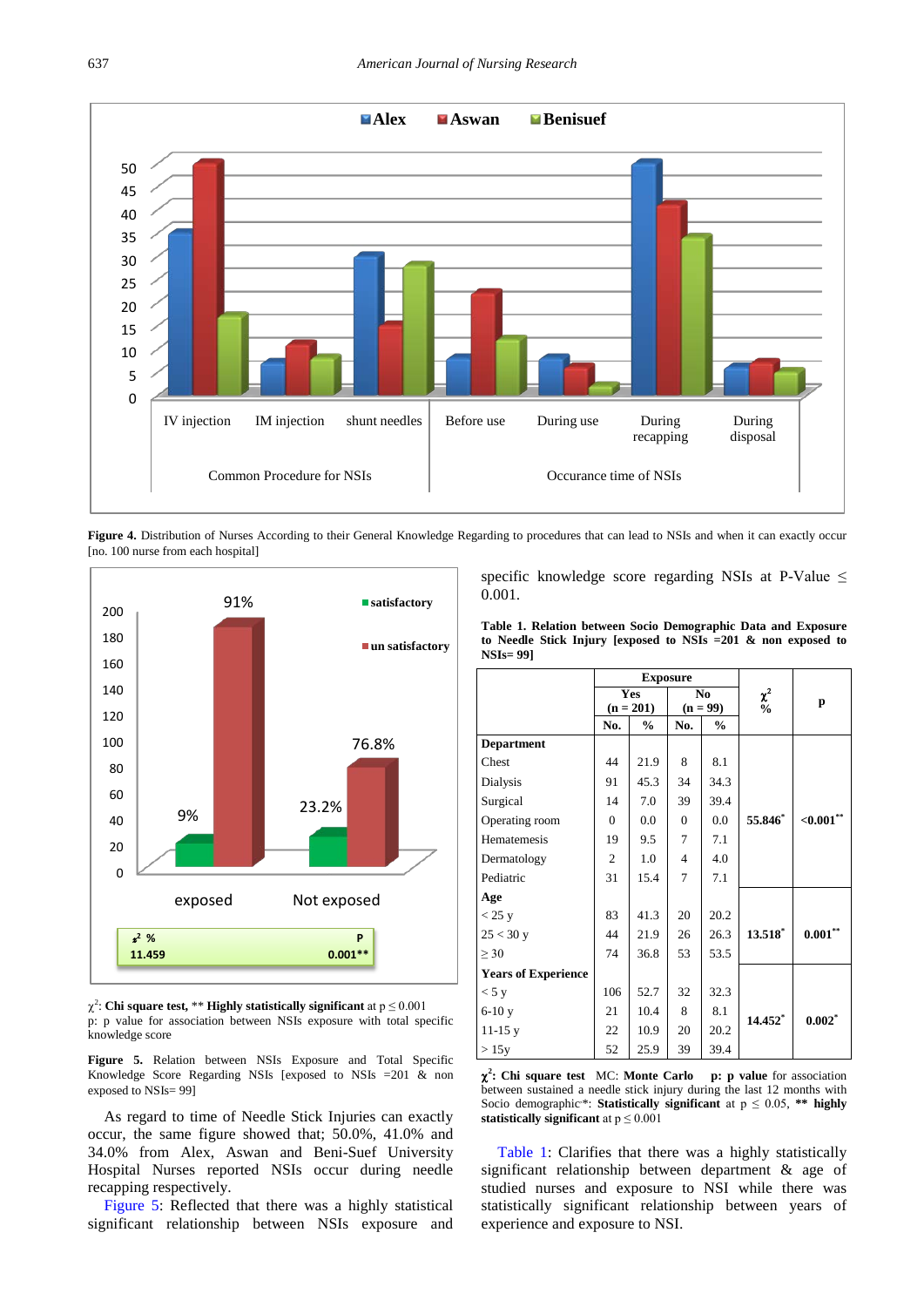<span id="page-5-0"></span>

|                                                |                | <b>Needle Stick Injury Exposure</b> | $\chi^2_{\rm 0/6}$ | $\mathbf{P}$ |                 |                                  |
|------------------------------------------------|----------------|-------------------------------------|--------------------|--------------|-----------------|----------------------------------|
| <b>Items</b>                                   | Yes            |                                     |                    |              | $\overline{No}$ |                                  |
|                                                | $(n = 201)$    |                                     |                    |              | $(n = 99)$      |                                  |
|                                                | No.            | $\%$                                | No.                | $\%$         |                 |                                  |
| 1. Shift of exposure:                          |                |                                     |                    |              |                 |                                  |
| - Morning                                      | 105            | 52.2                                | $\boldsymbol{0}$   | 0.0          |                 |                                  |
| - Evening shift                                | 65             | 32.3                                | $\mathbf{0}$       | 0.0          | $300.0^*$       | ${<}0.001^{**}$                  |
| - Night shift                                  | 31             | 15.4                                | $\mathbf{0}$       | 0.0          |                 |                                  |
| - No stick injury                              | $\Omega$       | 0.0                                 | 99                 | 100.0        |                 |                                  |
| 2. Most common cause of NSIs:                  |                |                                     |                    |              |                 |                                  |
| - Emergency situation                          | 21             | 10.4                                | 18                 | 18.2         |                 |                                  |
| - Sudden movement of the patient               | 60             | 29.9                                | 47                 | 47.5         | 17.656*         | $<0.001$ **<br>${}^{\text{MC}}p$ |
| - Heavy work load                              | 116            | 57.7                                | 34                 | 34.3         |                 |                                  |
| - Work distress                                | $\overline{4}$ | 2.0                                 | $\overline{0}$     | 0.0          |                 |                                  |
| 3. Organizational protocol for NSIs reporting: |                |                                     |                    |              |                 |                                  |
| - Yes                                          | 40             | 19.9                                | 15                 | 15.2         |                 |                                  |
| $-$ No                                         | 75             | 37.3                                | 60                 | 60.6         |                 |                                  |
| - I don't know                                 | 86             | 42.8                                | 24                 | 24.2         | 15.034 $*$      | $0.001***$                       |
| 4. Training program for NSIs prevention:       |                |                                     |                    |              |                 |                                  |
| - Yes                                          | 90             | 44.8                                | 13                 | 13.1         | 29.461*         | ${<}0.001$ **                    |
| $-$ No                                         | 111            | 55.2                                | 86                 | 86.9         |                 |                                  |
| 5. Numbers of patients received in shift:      |                |                                     |                    |              |                 |                                  |
| $-1:2$                                         | 19             | 9.5                                 | 5                  | 5.1          |                 |                                  |
| $-1:3$                                         | 49             | 24.4                                | 10                 | 10.1         |                 |                                  |
| $-1:4$                                         | $\tau$         | 3.5                                 | 7                  | 7.1          | $20.332*$       | $0.002*$                         |
| $-1:5$                                         | 12             | 6.0                                 | $\overline{4}$     | 4.0          |                 | ${}^{\text{MC}}p$                |
| $-1:6$                                         | $\theta$       | 0.0                                 | $\overline{4}$     | 4.0          |                 |                                  |
| $-1:7$                                         | 9              | 4.5                                 | $\overline{4}$     | 4.0          |                 |                                  |
| $- >7$                                         | 105            | 52.2                                | 65                 | 65.7         |                 |                                  |

| Table 2. Relation between NSIs Exposure and General Nurses' Knowledge Regarding NSIs [exposed to NSIs = 201 & non exposed to NSIs = 99] |  |  |  |  |
|-----------------------------------------------------------------------------------------------------------------------------------------|--|--|--|--|
|                                                                                                                                         |  |  |  |  |

 $χ<sup>2</sup>$ : **Chi square test,** MC: **Monte Carlo**, p: p value for comparing between the different categories, \*: Statistically significant at p ≤ 0.05, \*\* Highly statistically significant at  $p \le 0.001$ 

| Table 3. Logistic Regression for Common Cause Leading to NSIs, Most Common Reason for not Reporting NSI and the Most Common Factor |  |  |  |
|------------------------------------------------------------------------------------------------------------------------------------|--|--|--|
| which Contributed to NSI                                                                                                           |  |  |  |

<span id="page-5-1"></span>

| <b>Items</b>                                                                        |          | P            | <b>OR</b>                       | 95% C.I |                          |
|-------------------------------------------------------------------------------------|----------|--------------|---------------------------------|---------|--------------------------|
|                                                                                     |          |              |                                 | L.L     | U.L                      |
| 1. The most common cause leading to NSIs:                                           |          |              |                                 |         |                          |
| - Emergency situation                                                               | $-0.644$ | 0.064        | 0.525                           | 0.265   | 1.038                    |
| - Sudden movement of the patient                                                    | $-0.753$ | $0003*$      | 0.471                           | 0.286   | 0.774                    |
| - Heavy work load                                                                   | 0.959    | $<0.001**$   | 2.609                           | 1.582   | 4.303                    |
| - Work distress                                                                     | 20.515   | 0.999        | 8x10 <sup>8</sup>               | ٠       | $\overline{\phantom{a}}$ |
| 2. The most common reasons for non-reporting of NSIs exposure:                      |          |              |                                 |         |                          |
| - I did not report because injury due to sterile needle                             | 25.788   | 0.996        | 2940.0                          | 178.5   | 48435.07                 |
| - I did not know the reporting process.                                             | 7.986    | $< 0.001**$  | 17.193                          | 2.309   | 128.032                  |
| - I thought I might get blamed                                                      | 25.788   | 0.998        | $1.58xE^{11}$                   | 0.0     |                          |
| - I did not think it was important to report                                        | 25.788   | 0.997        | $1.58 \text{ xE}^{11}$          | 0.0     | $\overline{a}$           |
| - I did not have time to report.                                                    | 25.788   | 0.997        | $1.58 \text{ }\mathrm{xE}^{11}$ | 0.0     | $\overline{a}$           |
| - I was concerned about my confidentiality.                                         | 25.788   | 0.999        | $1.58 \text{ }\mathrm{xE}^{11}$ | 0.0     | $\overline{\phantom{a}}$ |
| 3. The most common factor which contributed to NSI (Hospital and nurses factors)    |          |              |                                 |         |                          |
| - No hospital protocol regarding NSIs process management.                           | 0.946    | $0.001*$     | 2.575                           | 1.473   | 4.502                    |
| - Shortage of the staff.                                                            | 0.062    | 0.833        | 1.064                           | 0.599   | 1.888                    |
| - Lack of basic supplies, as; gloves.                                               | $-0.271$ | 0.380        | 0.763                           | 0.417   | 1.396                    |
| - Lack of training about how to avoid NSIs.                                         | $-0.639$ | $0.048^*$    | 0.528                           | 0.280   | 0.994                    |
| - Lack of continuity of supervision regarding NSIs.                                 | 1.092    | $0.005*$     | 2.980                           | 1.395   | 6.369                    |
| - Presence of stressors inside work.                                                | $-1.194$ | $< 0.001$ ** | 0.303                           | 0.164   | 0.559                    |
| - Defect in arrangement new technology in hospital stock as self-retracting needle. | $-0.334$ | 0.322        | 0.716                           | 0.370   | 1.387                    |

B: Unstandardized Coefficients, LL: Lower limit, Beta: Standardized Coefficients, UL: Upper Limit, SE: standard Error, \*: Statistically significant at p  $\leq$  0.05, CI: Confidence interval, \*\* highly statistically significant at  $p \leq 0.001$ .

[Table 2](#page-5-0) shows that a highly statistical significant differences between needle stick injuries and Shift of exposure, causes that can leads to NSI, needle stick injury protocol, and training program that can arrange to prevent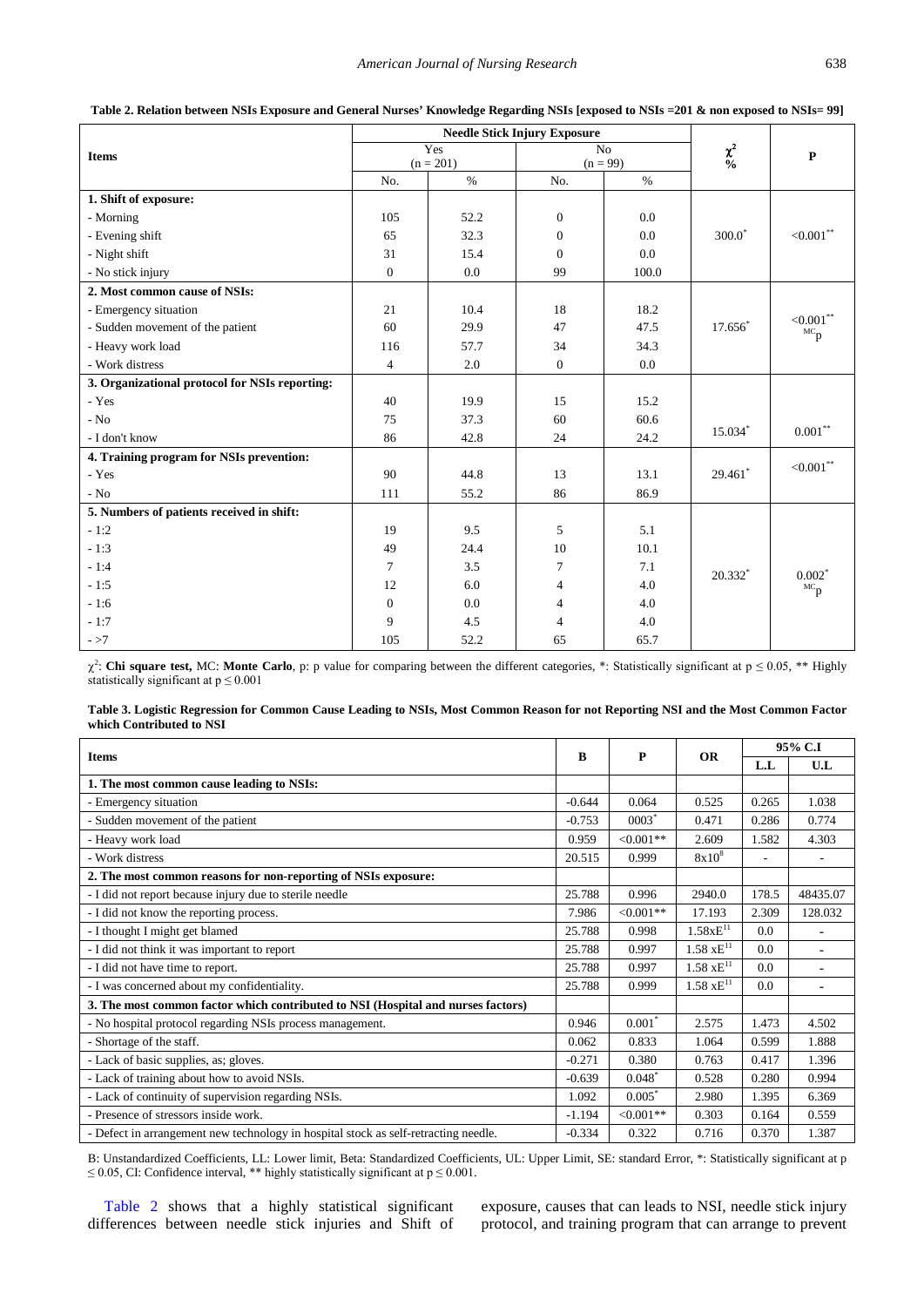NSIs at P-Value <0.00, while there was statistical significant differences between needle stick injuries and Numbers of patients that received in shift, at P-Value  $< 0.05$ 

[Table 3:](#page-5-1) Indicates that the most common causes which leading to NSIs ware heavy work load and sudden movement of the patient respectively. While the same table revealed that the most common reason for nonreporting of NSIs exposure was the nurses did not know the reporting procedure. On the other hand, the most common factors which contributed to NSI, according to this table illustrate that, presence of stressors inside work, no hospital protocol regarding NSIs process management, lack of continuity of supervision regarding NSIs and lack of training about how to avoid NSIs respectively.

# **5. Discussion**

Needle stick injuries (NSIs) pose a significant hazard for health-care providers specially nurses. So, the aim of the present study was to assess risk factors contributing to needle stick injuries that reported by nurses.

The current study findings revealed that more than two thirds (67%) of nurses had exposed to needle stick injury [\(Figure 1\)](#page-2-0), this may be due to lack of experience and lack of training. Similarly, in Egypt Hanafi et al., (2011) [\[23\]](#page-8-12) found that (62.3%) of nurses reported at least one NSI, this was in accordance with Martins et al., (2012) [\[24\]](#page-8-13) who found that nearly two thirds (64.5%) of nurses were exposed to NSIs. On the other hand Laishram and colleagues,  $(2013)$   $[25]$  in India reported that 28% of the nurse had at least one needle stick injury during the last 1 year. Also Galougahi, (2010) [\[26\]](#page-8-15) in Iran found that only 22.15% of nurses had at least one exposure to NSIs in last year. This may be due different number of nurses in the facility, different work environment, culture and availability of resources.

[Figure 1](#page-2-0) also clarified that 20% of nurses had 3 pricks and 14% of the studied subject had 5-10 prick in all occupational period, this was in accordance with Gabr et al.,  $(2018)$  [\[27\]](#page-8-16) in Menoufia, Egypt who found that 24.7% of nurses had 3 pricks and 19.5% had 5-10 pricks. However, in a previous study conducted in in India, about 80% of health care workers reported they had one or more NSIs during their career [\[28\]](#page-8-17)*.*

The present study findings showed that the highest percentage of nurses exposed to NSIs found in Aswan (76%) while the least percentage found in Beni-suef (53%).This difference may be due to different levels of commitment with or availability of safety measures precautions. Also these high prevalences may be explained by unavailability of training programs for prevention in the two hospitals as reported by the current study (70% & 65%) respectively not receiving training for NSIs prevention [\(Figure 2\)](#page-3-0).

The current study results clarified that there was a statistically significant relationship between age, years of experience and exposure to NSIs, as younger ages (<25 years) with less years of experience (<5 years) were more exposed to NSIs (41.3%) and (52.7%) respectively [\(Table 1\)](#page-4-2). This may be due to lack of experience and knowledge of young nurses. In accordance with current

study findings Ahmed, (2014) [\[29\]](#page-8-18) in Egypt found that there was a statistically significant relationship between years of experience and exposure to NSIs, in the study conducted in zagazig, the researcher found that 88.3% of nurses with less than 5 years of experience exposed to NSIs. In the same line Salelkar, et al. (2010) [\[30\]](#page-8-19) found that 36.6 of nurses with less than 5 years of experience were exposed to NSIs. On contrary Martins et al., (2012) [\[24\]](#page-8-13) found that the experience seems to be a risk factor in these injuries, as nurses with 10 or more years of experience in practice were sustaining NSIs compared with those with less than 10 years of work experience.

This study also found that the highest exposure to NSIs (45.3%) was reported in dialysis department [\(Table 1\)](#page-4-2). This may be explained by the heavy workload and usage of sharp instruments in dialysis department. On the other hand Ahmed, (2014) [\[29\]](#page-8-18) in Egypt found that the highest exposure (71%) was in surgical department. This difference may be explained by the difference in sample charactristics, age, years of experience, qualification,…etc

According to the results of this study, there was a statistically significant relationship between NSIs exposure and working shift, as nurses reported more cases of NSIs (52.2%) in the morning shift [\(Table 2\)](#page-5-0). This may be due to: heavy workload, large number of patients, paperwork, performing surgical procedures and other medical services in the morning shift; which could lead to increase the risk of errors in nurses's performance, including the risk of NSIs. In the same line Jahangiri et al.,  $(2016)$   $[31]$  in Iran found that more than half  $(57.8%)$  of nurses experienced NSIs in morning shift. The same findings were reported by Pili et al., (2013) [\[32\]](#page-8-21) in Iran, which found that the highest rate of needle stick injuries (58%) occurred in the morning shift. On the other hand In Masoumi-Asl et al. (2016) [\[33\]](#page-8-22) study in Iran, reported that more NSIs occurred in the evening and night shifts.

There was also a statistically significant relationship between NSIs exposure and number of patients the nurse cared for during the shift, as more than half (52.2%) of nurses assigned for more than 7 patients experienced NSIs [\(Table 2\)](#page-5-0). This may be due to the fact that increased number of patients assigned to one nurse per shift already increases the tasks over the nurse, which in turn increases workload and increase the error leading to NSIs. On contrary, Nsubuga & Jaakkola, (2005) [\[34\]](#page-8-23) found a higher injury rate among those attending to less patients per day compared with those attending to more patients. Also Cho et al. (2014) [\[35\]](#page-8-24) failed to find a statistically significant relationship between NSIs and number of patients per nurse. The difference may be due to different study designs, sample and timing of the study.

The occurrence of needle stick injuries is significantly related to clinical practice behaviors and attitudes [\[36\].](#page-8-25) The present study found that most exposures occurs during needle recapping [\(Figure 4\)](#page-4-0), this may be due to negligence, as the procedure was ended and the nurse thought she completed her mission. In the same line Isara et al., (2015) [\[37\]](#page-8-26) and Mshelbwala et al., (2016) [\[38\]](#page-8-27) in Nigeria found that recapping of needles was the most common circumstances leading to NSIs. Also Memish et al., (2013) [\[1\]](#page-8-1) in Saudi Arabia found that most NSIs occurred during recapping. Contradictory results have been reported by Jayanth et al., (2009) [\[39\]](#page-8-28) in a study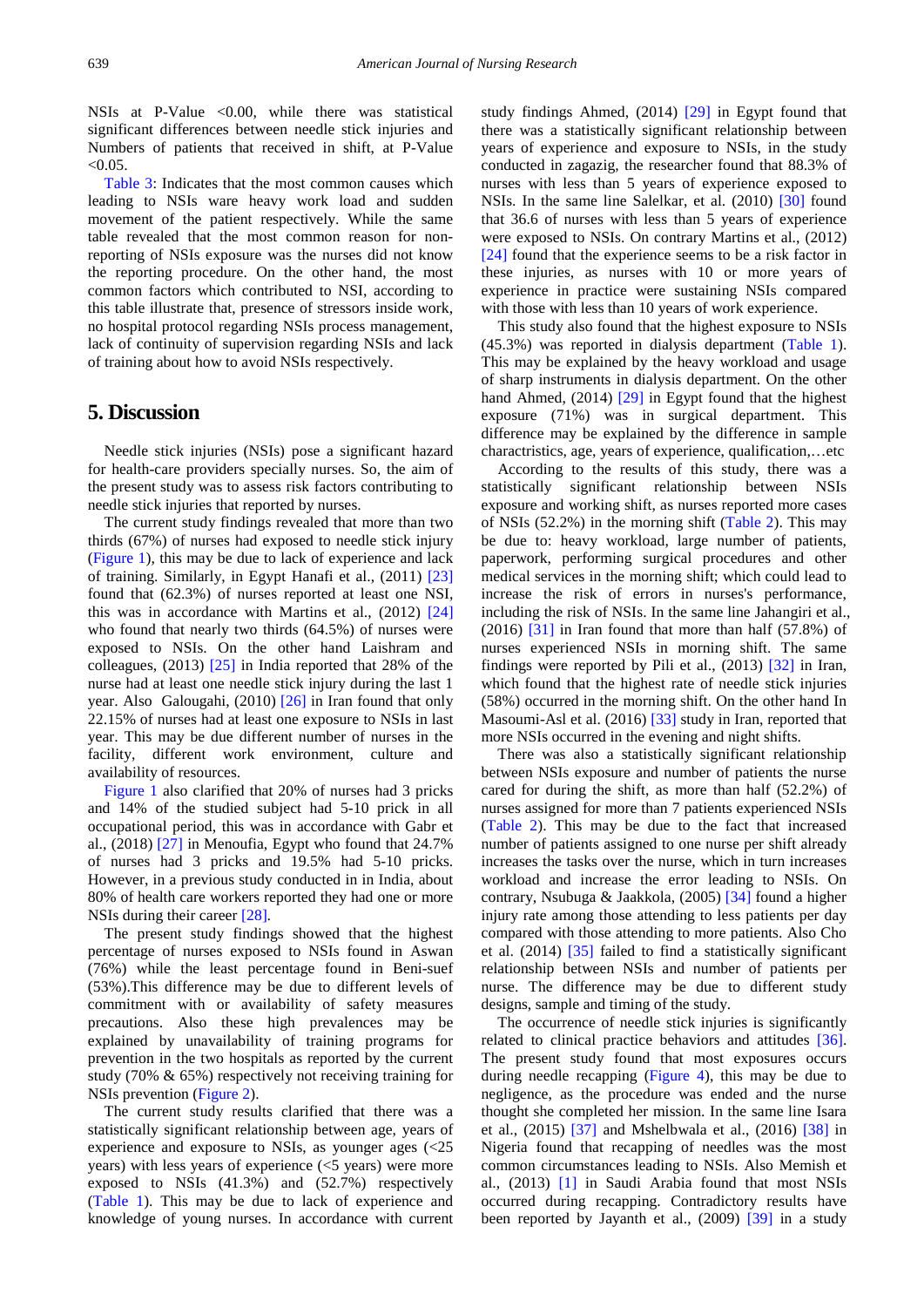conducted at Vellore which reported that exposure during recapping constituted 8.5%, while disposal represented 18.6%*.* This denotes lack of hazard awareness among HCWs and use of safer needle disposal methods at the Saudi, Nigeria institute.

This study identified IV injection as the most common procedure leading to NSIs [\(Figure 4\)](#page-4-0), as th IV injection is the most repeated and simple procedure done routinely during patien care. This was in accordance with Elsherbeny and Niazy (2018) [\[40\]](#page-9-0) in Saudi Arabia who found that IV injection was the most common procedure (28.2%) during which NSIs occurred. These results are similar to the study done in India 2017 reporting that blood sample collection was the most common procedure during which NSIs occurred [\[2\].](#page-8-2) This can be explained by the fact that nurses administer most of the injections and are responsible for venipuncture, intravenous fluid administration and other procedures which require the use of needles [\[41\].](#page-9-1) On contrary, many other studies reported that only 19% of NSIs occurred due to IV injection [\[42,43\]](#page-9-2) in Kenya. This difference may be explained by the availability of better facilities, number of nurses or number of patients.

In present study, there was a statistically significant relationship between nurses' specific knowledge reagarding NSIs and exposure to injury [\(Figure 5\)](#page-4-1), as most of nurses with unsatisfactory knowledge (91%) had exposed to NSIs. This was in accordance with Zungu et al., (2008) [\[44\].](#page-9-3) in Gauteng, South Africa, who found that a significant proportion of the nurses rated the lack of knowledge about NSIs to exposure.

Regression analysis of current study identified heavy work load, sudden movement of the patient, emergency situation and work distress (57.7%, 29.9%, 10.4 %& 2%) respectively as the main causes of NSIs among nurses [\(Table 3\)](#page-5-1). This was in congruence with findings of Kaweti and Abegaz  $(2016)$  [\[45\]](#page-9-4) in Ethiopia, who reported that emergency situation and sudden movement of the patient were the top reported reasons for the occurrence of needle sticks injury followed by work overload, suturing, waste disposal and needle recapping respectively

Concerning NSIs reporting, the current study found that the underreporting rate was high (86%) [\(Figure 3\)](#page-3-1), agreeing with Baig and colleagues, (2014) [\[46\]](#page-9-5) findings, which indicates underreporting rate 76%. Conversely other study in Pakistan found that only 15% of NSIs were not reported [\[47\].](#page-9-6) Also Malik and colleagues, (2012) [\[48\]](#page-9-7) noted that only 7% of participants who experienced an NSIs were not reported it.

[Figure 3](#page-3-1) clarified the most common cause of not reporting NSIs as "not knowing the process of reporting" as more than one third of studied nurses (37.8%) didn't know the process of reporting. Similarly in Ayrancı & Köşgeroğlu study (2004) [\[49\]](#page-9-8) it was found that 94.2 % of nurses were unaware of reporting process; while in Ersin et al., (2016) [\[50\]](#page-9-9) study, most of the nurses expressed that they did not report their injuries as they were unaware of the necessity to report the injury, they did not find reporting necessary, they did not find it necessary after making the proper intervention and they did not have enough time. On the other side

Jahangiri et al., (2016) [\[31\]](#page-8-20) found that the most common causes of underreporting were heavy clinical schedule and perception of low risk of infection.

Concerning awareness of the presence of hospital policy for NSIs reporting, [Table 2](#page-5-0) shows that 42.2% of studied nurses didn't know if there was a reporting protocol. However, Nsubuga & Jaakkola (2005) [\[34\]](#page-8-23) found that a high proportion of nurses (75%) were not aware of the existence of a hospital policy on needle stick injuries, a fact that also suggests insufficient training at the workplace. Lack of awareness of the policy had borderline significance with respect to the risk of needle stick injuries

Regression analysis of the present study identified work stressors as the most common factors contributed to NSIs [\(Table 3\)](#page-5-1). This was in consistence with Jahangiri et al., (2016) [\[31\]](#page-8-20) who found that health workers who had job related stress were more likely to face needle stick and sharp than those who did not have job related stress. However, this contradicts Walle, (2013) [51] study conducted at Felege Hiwot Referral Hospital, where those who were satisfied on their job were more likely to sustain needle stick and sharp injuries than those who were not satisfied on their job.

This study also identified lack of training as one of the most common factor contributing to NSIs [\(Table 3\)](#page-5-1). This was in accordance with (Nsubuga and Jaakkola, 2005) [\[34\]](#page-8-23) Portuguese study in which training has been identified as the crucial factor in predicting the occurrence of NSIs. On contrary, Martins et al., (2012) [\[24\]](#page-8-13) found that nurses who had not attended any training on prevention of NSIs in their workplace had less risk of sustaining an injury compared with those who had attended some kind of training.

# **6. Conclusion**

# **6.1. Findings of the Present Study Concluded That**

The occurrence of needle stick injuries is most often encountered among nurses that dealing with large number of patients in a heavy work area which full by stressors in the absence of supervision, hospital protocol, training program regarding NSIs prevention.

# **7. Recommendations**

- Additional educational programs should be recommended for all health care workers (HCWs) especially nurses.
- Nurses who entering the profession should be warned about universal safety precautions and protection that must be strictly maintained in view of potentially serious infections.
- The study areas need to improve the training of nurses and to provide infection prevention materials.
- Regular reporting, follow up and assessment of occupational exposures need to be carried out in health institutions.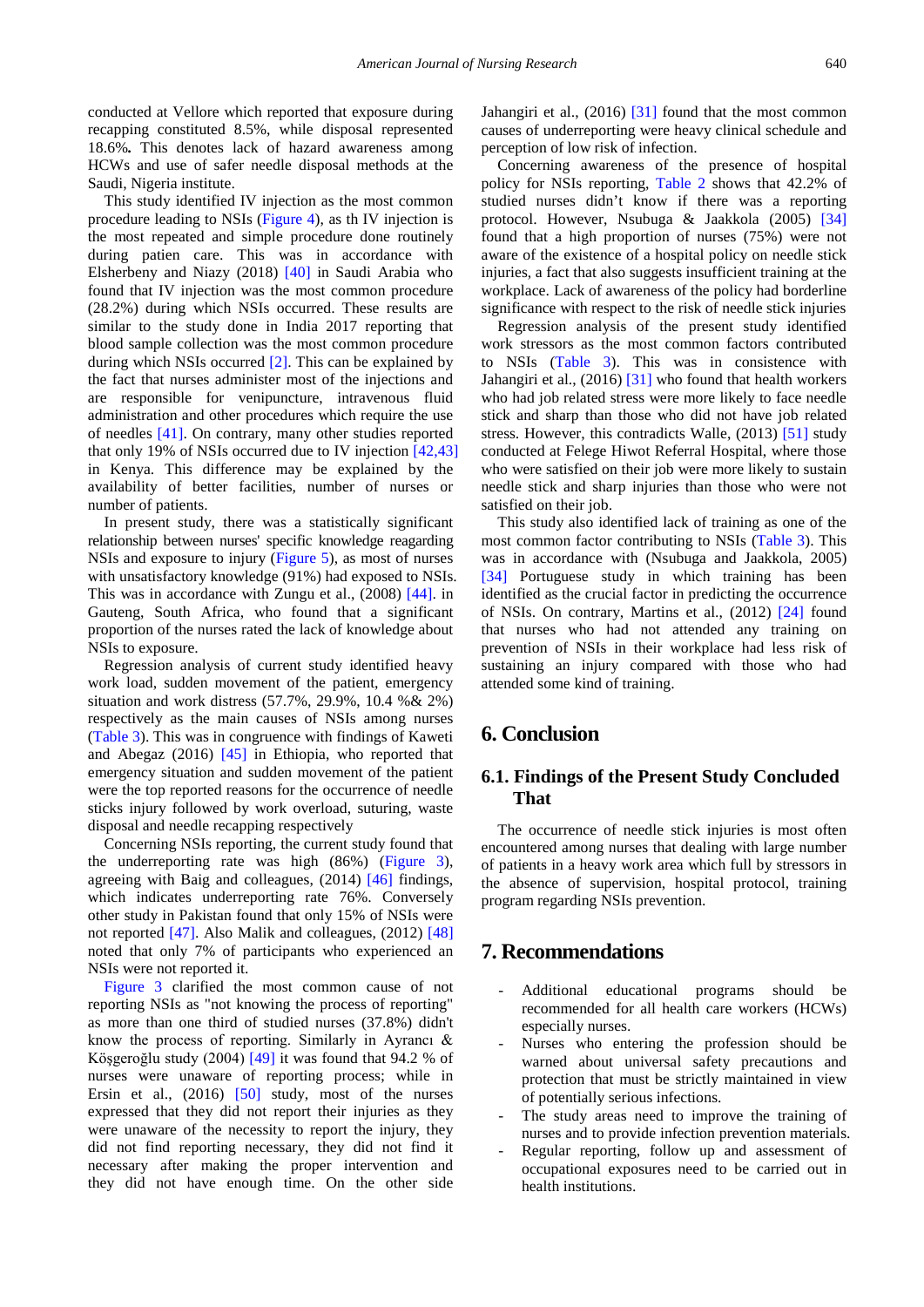# **Acknowledgments**

Researchers wish to offer their gratitude and appreciation to all those who have assisted in this research.

# **References**

- <span id="page-8-1"></span>[1] Memish Z, Assiri A, Eldalatony M, Hathout H, Alzoman H, Undaya M. Risk analysis of needle stick and sharp object injuries among health care workers in a tertiary care hospital (Saudi Arabia). Journal of Epidemiology and Global Health 2013; 3, 123-9.
- <span id="page-8-2"></span>[2] Goel V, Kumar D, Lingaiah R, Singh S. Occurrence of needle stick and injuries among health care workers of a tertiary care teaching hospital in North India. Journal of laboratory physicians 2017; 9(1): 20.
- <span id="page-8-3"></span>[3] The National Surveillance System for Healthcare Workers (NaSH) Summary Report for Blood and Body Fluid Exposure (1995 - 2007)" (PDF). CDC. 2011. (Wikipedia) available at https://en.wikipedia.org/wiki/Needlestick\_injury retrieved on 8/11/2018.
- [4] Siddique K, Mirza S, Tauqir S, Anwar I, Malik A. Knowledge, Attitude and Practices Regarding Needle Stick Injuries Amongst Healthcare Providers. Pakistan journal of surgery 2008; 24: (4) 243-8.
- [5] Yaakob M, Hassim I. Study of needle stick injury and factors associated with this problem among medical students. Journal of occupational health 2003; 45:172-8.
- <span id="page-8-4"></span>[6] Abkar M, Wahdan I, Sherif A, Raja' Y. Unsafe injection practices in Hodeidah governorate, Yemen. Journal of Infection and Public Health 2013; 6: 252-60.
- <span id="page-8-5"></span>[7] World Health Organization-WHO, "Occupational health, needle stick injuries," 2016, available at http://www.who.int/occupational\_health/topics/needinjuries/en/. Retrieved on 13/11/2018.
- [8] National Health Services-NHS, "What should I do if I injure myself with a used needle?" 2015, available at http://www.nhs.uk/chq/ Retrieved on 13/12/2018.
- [9] Smith A, Cameron S, Bagg J, Kennedy D. Management of needle stick injuries in general dental practice. British Dental Journal 2001; 19(12): 645-50.
- <span id="page-8-0"></span>[10] National Institute for Occupational Safety and Health. Preventing Needle stick Injuries in Health Care Settings. DHHS (NIOSH) Publication No. 2000.108. Columbia
- [11] Henk F, Molen A, Koos H, Zwinderman B, Judith K, Sluiter A, Monique W, Dresen F. Better effect of the use of a needle safety device in combination with an interactive workshop to prevent needle stick injuries. A Safety Science 2011; 49: 1180-6.
- [12] World Health Organization. Report of the global infection control and injection safety Meeting. Safe Injection Global Network (SIGN). 2004. Fact Sheet No.: 231.
- [13] Centers for Disease Control and Prevention (CDC). The National Surveillance System For Healthcare Workers (NaSH) 2007; Available at: www.cdc.gov/nhsn/PDFs/NaSH/NaSH-Report-6-2011 retrieved on 7/9/2018.
- [14] Shah S, Bener B, Al-Kaabi S, Al Khal A, Samson S. The epidemiology of needle stick injuries among health care workers in a newly developed country. Safety Science 2006; 44: 387-94.
- [15] Fisman N, Harris D, Rubin M, Sorock S, Mittleman A. Fatigue increases the risk of injury from sharp devices in medical trainees: results from a case-crossover study. Infection Control and Hospital Epidemiology 2007; 28: 10-7.
- <span id="page-8-6"></span>[16] Bekele T, Gebremariam A, Kaso M, Ahmed K. Factors Associated with Occupational Needle Stick and Sharps Injuries among Hospital Healthcare Workers in Bale Zone, Southeast Ethiopia. PLOS ONE journal 2015; 10(10): 1-11.
- [17] Kakizaki M, Ikeda N, Ali M, Enkhtuya B, Tsolmon M, Shibya K. Needle stick and sharps injuries among health care workers at public tertiary hospitals in an urban community in Mongolia. BMC Research Notes 2011; 4:184.
- <span id="page-8-7"></span>[18] World health organization: Health and human rights Fact sheet N323 December 2015. Available at: http://www.who.int/mediacentre/factsheets/fs323/en/ retrieved on
- <span id="page-8-8"></span>9/9/2018. [19] Wankar A, Saini M, Jain K, Sharma D, Chandelia K. Needle Stick
- Injury: Inevitable or Avertable. Global Journal of Medical Research 2018; 18(6): 16-23. [20] HIV/AIDS in Egypt. (Wikipedia) available at:
- <span id="page-8-9"></span>https://en.wikipedia.org/wiki/HIV/AIDS\_in\_Egypt. Retrieved on: 3/10/2018
- <span id="page-8-10"></span>[21] Talaat M, Kandeel A, El-Shoubary W, Bodenschatz C, Khairy I, Oun S, Mahoney F. Occupational exposure to needle stick injuries and hepatitis B vaccination coverage among health care workers in Egypt: American Journal of Infection Control 2003; 31(8): 469-74.
- [22] http://www.emro.who.int/ar/child-health/health-systems/healthsystems/Referral/All-Pages.html
- <span id="page-8-11"></span>[23] Hanafi I, Mohamed M, Kassem S, Shawki M. Needlestick injuries among health care workers of University of Alexandria Hospitals. East Mediterr Health J 2011; 17(1): 26-35.
- <span id="page-8-12"></span>[24] Martins A, Coelho A , Vieira M, Matos M, Pinto L. Age and years in practice as factors associated with needle stick and sharps injuries among health care workers in a Portuguese hospital. Accid Anal Prev 2012; 47:11-5.
- <span id="page-8-13"></span>[25] Laishram J, Keisam A, Phesao E, Tarao S, Laloo V, Devi S. Prevalence of needle stick injuries among nurses and their immediate response. International Journal of Medicine and Public Health 2013; 3 (4): 257-60.
- <span id="page-8-14"></span>[26] Galougahi H. Evaluation of needle stick injuries among nurses of Khanevadeh Hospital in Tehran. Iranian journal of nursing and midwifery research 2010; 15(4): 172-7.
- <span id="page-8-15"></span>[27] Gabr H, El-Badry A, Younis F, Risk Factors Associated with Needle stick Injuries among Health Care Workers in Menoufia Governorate, Egypt. Int J Occup Environ Med 2018; 9(2): 63-8.
- <span id="page-8-16"></span>[28] Sharma R, Rasania K, Verma A, Singh S. Study of prevalence and response to needle stick injuries among health care workers in a tertiary care hospital in Delhi, India. Indian journal of community medicine 2010; 35(1): 74.
- <span id="page-8-17"></span>[29] Ahmed S. Needle Stick and Sharp Injuries among Nurses at Zagazig University Hospitals, Sharkia Governorate, Egypt. Middle East Journal of Applied Sciences 2014; 4(4): 1205-11.
- <span id="page-8-18"></span>[30] Salelkar S, Motghare D, Kulkarni M, Vaz F. Study of needle stick injuries among health care workers at a tertiary care hospital (Goa, India). Indian journal of public health 2010; 54(1): 18-20.
- <span id="page-8-19"></span>[31] Jahangiri M, Rostamabadi A , Hoboubi N , Tadayon N & Soleimani A. Needle Stick Injuries and their Related Safety Measures among Nurses in a University Hospital, Shiraz, Iran. Safety and Health at Work 2016; 7(1):72-7.
- <span id="page-8-20"></span>[32] Pili J, Izadi N, Golbabaei F. Factors associated with needle stick and sharp injuries among health care workers. IJOH 2013; 5:191-7.
- <span id="page-8-21"></span>[33] Masoumi A, Rahbar M, Soltani A, Pezeshki Z, Khanaliha K, Kolifarhood G. Epidemiology of Needle stick Injuries Among Healthcare Workers in Tehran, Iran: A Cross-Sectional Study. Arch Clin Infect Dis. 2016; 13: 2-8.
- <span id="page-8-22"></span>[34] Nsubuga M, Jaakkola S. Needle stick injuries in sub-Saharan Africa. Tropical Medicine and International Health 2005; 10 (8): 773-81.
- <span id="page-8-23"></span>[35] Cho E, Lee H, Choi M, Park S, Yoo Y, Aikend L. Factors associated with needle stick and sharp injuries among hospital nurses: A cross-sectional questionnaire survey. Int J Nurs Stud. 2013; 50(8): 1025-32.
- <span id="page-8-24"></span>[36] Yao X, Yang B, Yao C, Bai S, Qian R, Huang H, Liu M. Needle stick injuries among nursing students in China. Nurse Educ. Today 2010; 30: 435-7.
- <span id="page-8-25"></span>[37] Isara R, Oguzie E, Okpogoro E. Prevalence of Needle stick Injuries among Healthcare Workers in the Accident and Emergency Department of a Teaching Hospital in Nigeria. Ann Med Health Sci Res. 2015; 5(6): 392-6.
- <span id="page-8-26"></span>[38] Mshelbwala P, Weese J, Idris J. Prevalence of Needle stick Injury and Its Potential Risk among Veterinarians in Nigeria. Veterinary Medicine International Volume 2016; 22: 5 pages.
- <span id="page-8-27"></span>[39] Jayanth T, Kirupakaran H, Brahmadathan N, Gnanaraj L, Kang G. Needle stick injuries in a tertiary care hospital. Indian J Med Microbial 2009; 27:44-7.
- <span id="page-8-28"></span>[40] Elsherbeny E, Niazy N. Incidence of Needle Stick and Sharps Injuries among Health Care Workers in a Tertiary Hospital, Saudi